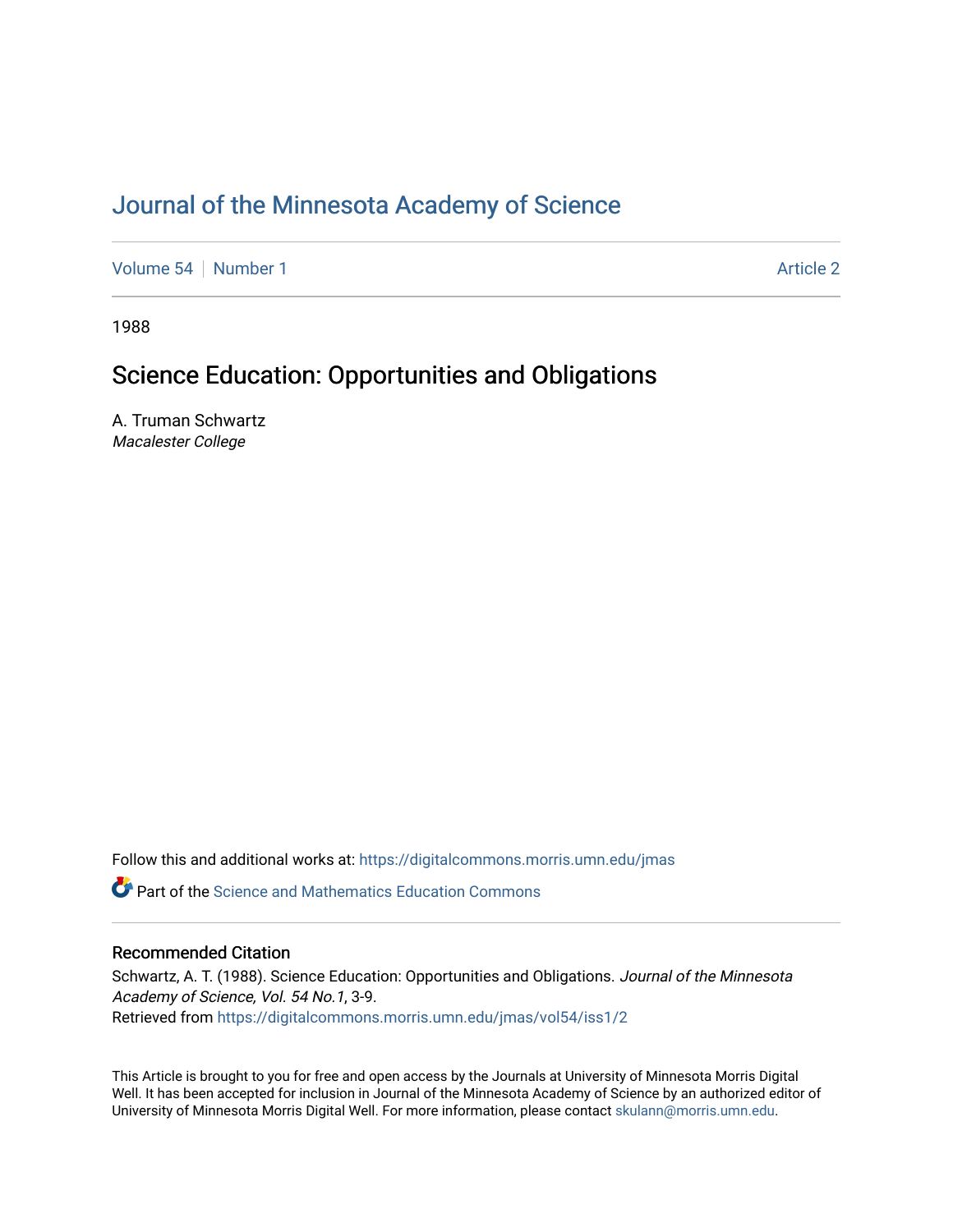# **Science Education: Opportunities and Obligations**

A TRIMAN SCHWARTZ

A Truman Schwartz, DeWitt Wallace Professor of Chemisuy at Macalester College, is chair-elect of the Division of Chemical Education of the American Chemical Society and a member of the Study Group of the MAS Project on liberal Education and the Sciences. From August 1986 to August 1987, he was Deputy Director of the Division of Teacher Preparation and Enhancement in the Directorate for Science and Engineering Education of the National Science Foundation.

The following article is an edited transcript of Dr. Schwartz's remarks to the annual meeting of the Minnesota Academy of Science in April 1988.

#### **Introduction**

In 1983 the National Commission on Excellence in Education (1) issued its report which identified America as a nation "at risk." Five years later the nation is still at risk. A 'number of recent surveys, many of them funded by the National Science Foundation (NSF), clearly indicate that the problems are particularly acute in science and mathematics education. I will summarize the nature and magnitude of some of these problems, describe the role of NSF in funding various efforts to address these problems and suggest ways in which members of the Minnesota Academy of Science can personally participate in improving science education in this country.

#### **The Crisis in Science Education**

The national needs are staggering. Jon Miller of Northern Illinois University has concluded, on the basis of extensive surveys, that 95% of Americans are "scientifically illiterate." By this he means that they cannot define or explain terms like "molecule" or "DNA." Moreover, many of our fellow citizens-some of them in high places-believe in astrology or a literal six-day creation. There is little wonder that this is the case, because only 33 percent of American high school students take chemistry, 17 percent take physics, and 3 percent take calculus. In the Soviet Union, the corresponding percentages are all 100.

Compared to children in other developed and developing countries our own children perform at an abysmally and embarrassingly low level. Unfortunately, some of the most incriminating evidence comes from Minnesota. Harold W. Stevenson, Shin-Ying Lee, and James W. Stigler recently published a study entitled "Mathematics Achievement of Chinese, Japanese and American Children (2)." The American children came from Minneapolis-a city chosen because of its cultural, ethnic, and racial homogeneity. Compared to other American cities, Minneapolis has few non-native English speakers in the school system, and its families enjoy relatively high socioeconomic status. By these criteria Minneapolis should have one of the best school systems in the nation. Indeed, in Minnesota we are proud of the quality of our state's education system. However, when Minneapolis students were compared with children from Sendai, Japan, and Taipai, Taiwan, they did not fare well. Identical tests were administered at the kindergarten, first grade and fifth grade levels. Our children started out slightly below Japanese children at the kindergarten level. By the first grade that gap had widened considerably and by the fifth, it was so wide that the average score of the highest ranked American class was below that of the Japanese class with the lowest ranking. The disparity becomes even greater at higher grades. The upper one percent of American 12th grade mathematics students perform at about the average level of Japanese high school students in advanced courses (3). Clearly there is something seriously wrong!

Another recent study  $(4)$  assessed the science achievement of students in a diverse group of countries. American ten-year olds ranked eighth when compared with similarly aged students from fourteen other nations. Our fourteen-year olds, in grades eight and nine, ranked fourteenth out of seventeen countries. Our twelfth grade science students who have had at least two years of chemistry, physics, or biology-in other words, our very best students—ranked thirteenth in biology, eleventh in chemistry, and ninth in physics out of thirteen nations. The performance of students from other countries reveal some interesting insights into educational systems, priorities, and values. Ten and fourteen-year olds do particularly well in Japan. Twelfth graders excel in England and in Hong Kong, perhaps reflecting the fact that the limited number of students who continue their education to that point already start to specialize. What I find particularly troubling about these results is the fact that the scores of American students range widely. There are some who score very well and many who score very poorly. This kind of extreme dichotomy is characteristic of a developing or third world country, where an elite few enjoy excellent education and the great majority receives inadequate training. The sobering implication is that our democratic ideal of a quality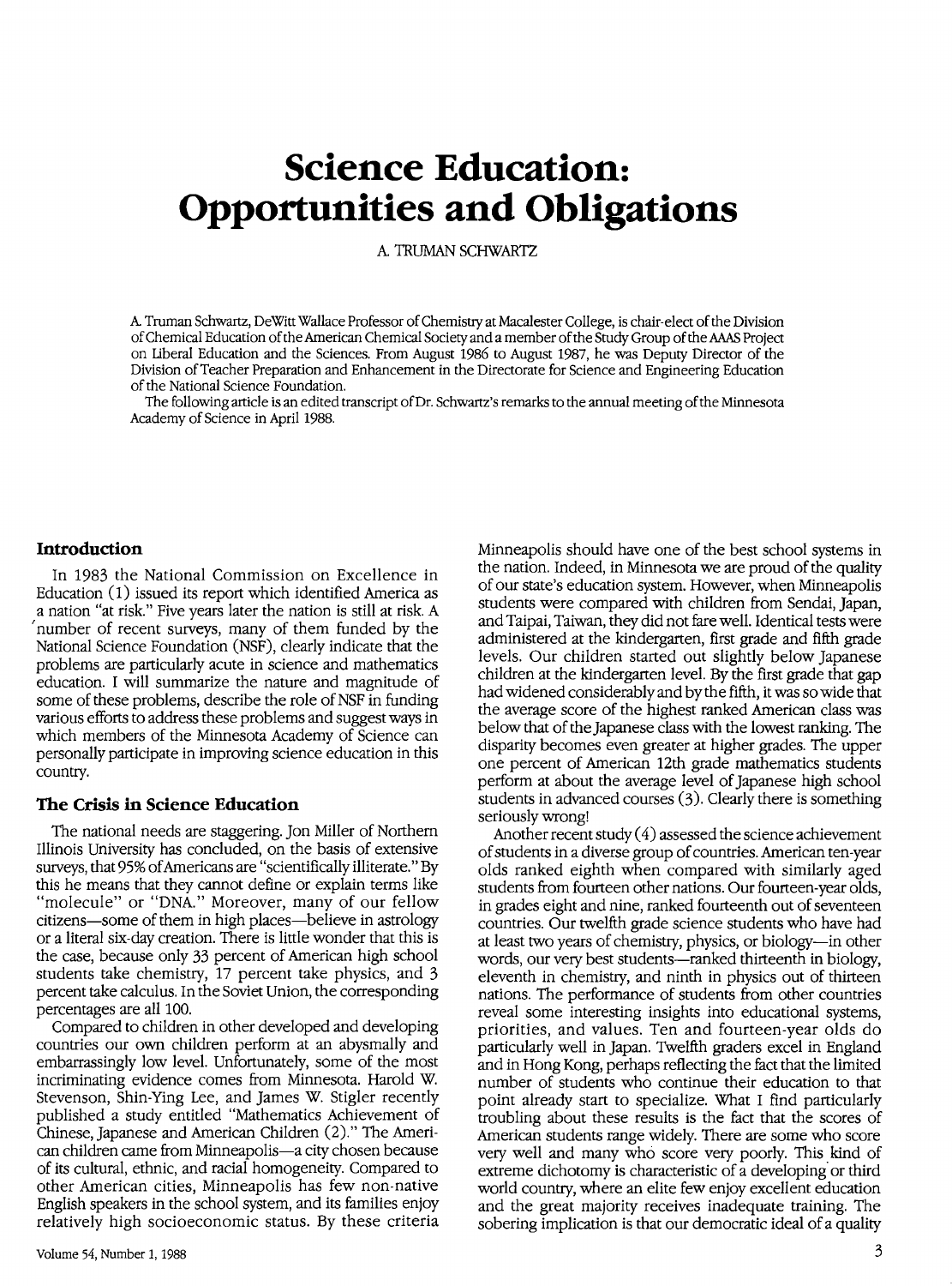education for all has failed miserably.

A number of hypotheses have been advanced to account for these disgraceful statistics. No doubt, one of the problems is curricular. While French seventh graders are learning geometry and Japanese seventh graders are studying algebra, American seventh graders are doing long division for the fifth year. For all their paper and pencil drill, American students are worse at long division and other simple computations than students from other countries. Stimulated by such observations, the Mathematical Sciences Education Board, funded by the National Science Foundation, has launched a program to study mathematics education at all levelskindergarten through college. Project 2061 of the American Association for the Advancement of Science is trying to do the same thing for science education at the precollege level, and the AAAS Project on Liberal Education and Science is addressing the college and university years. Unfortunately, these are massive and complex undertakings, and I am not terribly sanguine about their changes for success. Ultimately, curricular reform must originate in the classroom, not the committee room.

1bere is ample evidence that curriculum is not the only problem. Stevenson and his coworkers-the team that studied the Minneapolis, Sendai, and Taipai schoolsemphasize the international differences in teaching style and in parent and student attitudes. Students in Oriental classrooms are better organized, better disciplined, and spend more time on task. An important factor is not just the number of hours spent in school, but the way in which those hours are spent, for example, the amount of time the teacher is engaged in a teaching mode. Children in Japan and Taiwan do much more homework than their American counterparts, and say they enjoy doing it.

Differences in attitude become apparent when mothers are asked to identify the most important factors leading to success in the study of mathematics. American mothers most frequently select "natural ability;" Japanese mothers give greatest weight to "hard work." In spite of the statistics just cited Japanese mothers are severe critics of their children's achievements and the effectiveness of the educational system. American mothers are more likely to be satisfied with the performance of their children and the quality of instruction. It would seem that the admirable American tendency to look on the bright side is simply national self-delusion. Furthermore, our work ethic appears to have disappeared with Horatio Alger novels. It may be revealing that mothers and not fathers were questioned in this survey because Japanese fathers were at work until late in the evening.

One can facetiously argue that time is on our side. The good news is that if we wait long enough, the American Way may ultimately triumph. After about three generations in the United States,Asian-Americans do not perform any better than the rest of us. Perhaps if we keep exporting Coca-Cola, golf, baseball, televison, and other examples of Americaan knowhow to Japan, we may not only improve the balance of payments, but also induce the rapid intellectual Americanization of the Japanese people. This is sure to restore economic and productive parity.

The economic argument that I have just ridiculed is one of two popular justifications for supporting technical education. The other is the military preparedness argument. Both play pretty well in Washington. They may even be true. The United States will experience an estimated shortfall of 692,000 bachelor level scientists between now and the year 2011, if our rate of productivity remains constant at the 1983 level of 4.8% of 22-year olds. As it is, we are growing more and more dependent upon other nations to provide us with scientific and engineering personnel.

Pragmatic arguments can be persuasive, but I am oldfashioned enough to think that there are better reasons for supporting science education than its impact on a healthy GNP or a reliable SDI. Scientific literacy is a rather important commodity in a democracy and a technical age. Moreover, it is of great intrinsic worth. A study of science can encourage and reward curiosity; reveal and illuminate the beauties of nature; develop insight and imagination; promote tolerance for ambiguity; create a willingness to take intellectual risks; help discriminate between signal and noise; enable young people to learn for and by themselves; demonstrate the benefits of hard work; and develop a sense of responsibility.

I have already mentioned some of the barriers to realizing these benefits. To that list I could add an insufficient number of adequately prepared teachers, poor working conditions and inadequate compensation for teachers, outmoded curricula, poorly equipped laboratories, a widespread lack of understanding-often fear-of science, student hostility, parental indifference, and the anti-intellectualism of society. Indeed, the American public may have a better education system than it deserves, given the low priority it places on education.

When one realizes that there are 40 million students in 16,000 school systems across this country, the enormity of the problem becomes mind-boggling. It has been estimated that by 1992, more than 200,000 college graduates-23 percent of the graduating class-will have to go into teaching each year just to fill the vacancies. Faced with problems of this magnitude, what can any individual, any state science organization, or even the Federal government possibly hope to do? Obviously there are no easy answers. But I can describe some things that have already been done, make some suggestions about what each of us might be able to accomplish, and ask your support in trying to achieve some of these goals.

## **The Role of the National Science Foundation**

I am going to focus on the National Science Foundation · because it is the major Federal force in science education and an agency I know firsthand. NSF was established as an independent agency by President Harry Truman in 1952. A major impetus for its creation was a book by Vannevar Bush entitled "Science: the Endless Frontier." Bush was an MIT engineer who played an important role in the application of science and technology during World War II. The policymaking body of the National Science Foundation is the National Science Board, a group of very distinguished scientists; the chief administrator of the agency is its director, currently Erich Bloch, a former IBM engineer.

The major function of NSF is to support research and education in science, mathematics, and engineering and to exert national leadership in these areas. Funding for these activities is provided by Congressional appropriation. Although "government efficiency" may be an oxymoron, the operating expenses of the Foundation represent only about 5 percent of its total budget. The remaining 95 percent is invested in projects proposed by investigators and judged meritorious and worthy of support by peer reviewers and staff. Program officers negotiate the details of the grant and often make useful suggestions for improving the project. The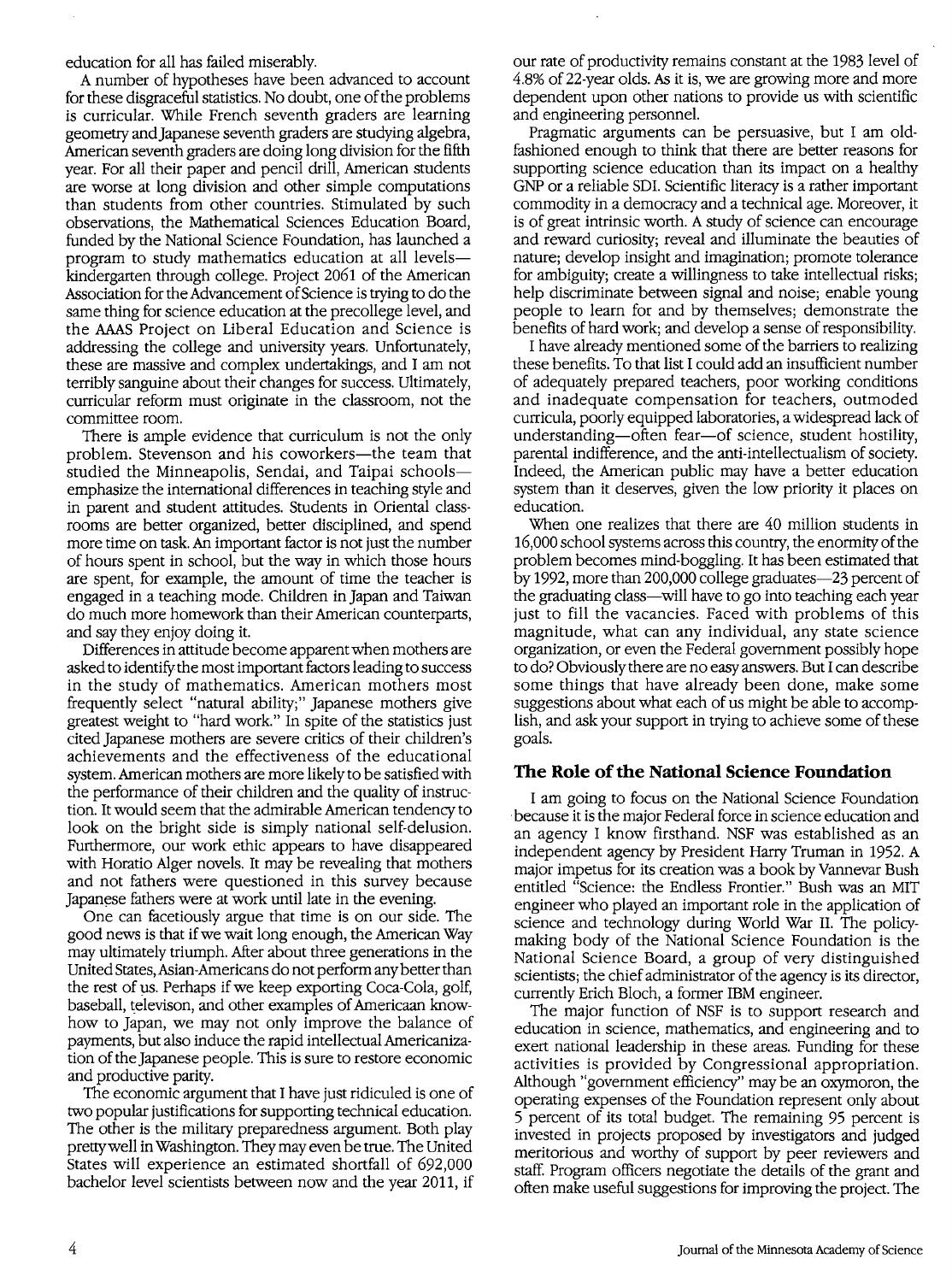staff of about one thousand is a mixture of permanent civil service employees and "rotators" on temporary assignment.

Figure 1 is the NSF organization chart. The majority of the eight directorates\are discipline-based and chiefly involved with the support of fundamental research. These research directorates indirectly fund graduate education through grants for research assistants, but the Directorate for Science and Engineering Education (SEE) directly supports science education at all levels and in all disciplines.

Money is the stuff that fuels the Foundation, and Table 1 summarizes some recent budgetary history. The activities identified in the five rows are separate authorization and appropriation line items in the NSF budget. Note that one of these is Science and Engineering Education. The fact that SEE has a separate budget line gives it special visibility and provides Congresss the opportunity to exert direct control over its funding.

The numbers in the table make it clear that Congress does indeed get involved. In fiscal 1987, NSF had \$1,623 million to invest. Of this total,  $$99$  million  $(6.1%)$  was earmarked for the Education Directorate. The budget request for fiscal 1988, as prepared by the Office of Management and Budget and proposed by the Administration, called for a 16.3 percent overall increase, with a similar percentage increase for SEE. However, Congress increased the total NSF appropriation by only 5.5 percent to \$1,717 million—\$176 million less than the proposed budget. By contrast, the appropriation for the Directorate for Science and Engineering education went from \$99 million to \$139 million, an increase of 40.7 percent instead of the requested 16.2 percent raise. For fiscal 89, the appropriation for SEE increased by \$32 million (23 percent), again exceeding the administration's request. This generous response suggests that Congress is probably the best friend science education has in Washington.

If any of you share my belief that tax money spent for science education is money very wisely spent, I urge you to communicate that position to your senators and representatives. Those members of Congress who have supported SEE in the past should be thanked; those who have not should be encouraged to do so. It is particularly important to write to members of the cognizant committees who oversee the authorization and appropriation process for NSF: the House Science, Space, and Technology Committee and its Subcommittee on Science, Research and Technology; the Senate Appropriations Committee and its Subcommittee on HUD-Independent Agencies; and the House Appropriations Committee and its Subcommittee on HUD-Independent Agencies. Descriptions of positive personal experiences with NSF educational programs are especially effective.

Lest readers conclude that the current legislative largess is more than enough to solve the problems of scientific education, let me remind you that the 1989 appropriation of \$171 million represents about 70¢ per American or \$4.25 per pupil. It is also instructive to note that about 50 percent of proposals submitted to SEE are judged by reviewers and staff to be worthy of support. Typically, the money available is only

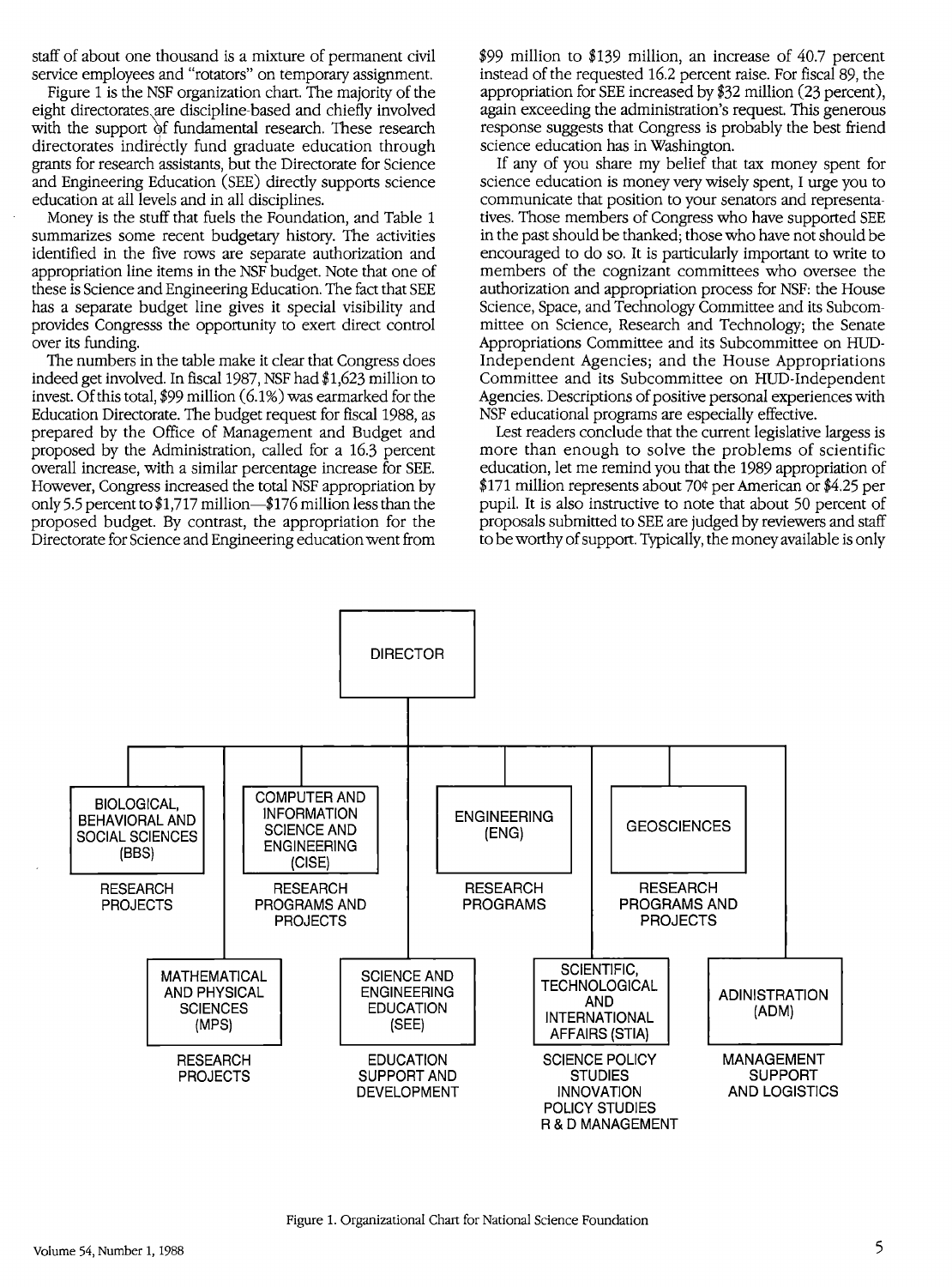|                               | <b>FY87</b><br>Actual | <b>FY88</b><br>Request | Percent<br>Change<br>Requested | <b>FY88</b><br>Cong<br>Action | Percent<br>Change<br>Actual | <b>FY89</b><br>Request | Percent<br>Change<br>Requested | <b>FY89</b><br>Cona<br>Action | Percent<br>Change<br>Actual |
|-------------------------------|-----------------------|------------------------|--------------------------------|-------------------------------|-----------------------------|------------------------|--------------------------------|-------------------------------|-----------------------------|
| Research and<br>Related       | 1,406                 | 1,635                  | 15.9%                          | 1,453                         | 3.0%                        | 1,603                  | 10.3%                          | 1,583                         | 8.9%                        |
| U.S. Antarctic<br>Program     | 117                   | 143                    | 21.9%                          | 125                           | 6.4%                        | 141                    | 13.0%                          | 131                           | 4.8%                        |
| Science & Engin.<br>Education | 99                    | 115                    | 16.2%                          | 139                           | 40.7%                       | 156                    | 12.1%                          | 171                           | 23.0%                       |
| Special Foreign<br>Currency   | 0.73                  |                        | $-100.0%$                      |                               | $-100.0%$                   |                        | N/A                            |                               | N/A                         |
| Science & Tech.<br>Centers    |                       |                        | N/A                            | --                            | N/A                         | 150                    | N/A                            |                               | N/A                         |
| <b>NSF Total</b>              | 1,623                 | 1,893                  | 16.3%                          | 1,717                         | 5.5%                        | 2,050                  | 19.%                           | 1,885                         | 9.8%                        |

#### (dollars in millions)

sufficient to fund about one half of these—25 percent of all proposals received. Even if there were no increase in the number of proposals submitted, budgets for science education could be doubled without compromising the quality of the projects funded.

It is also important not to lose sight of the fact that the recent rapid increase in the NSF education budget is a phenomenon of only brief duration. Funding for science education has fluctuated widely since the establishment of the Foundation as evidenced by a plot of money spent by NSF (in constant 1988 dollars) from 1952 through 1988, (Figure 2). The graph also depicts the budgets for Research and Related activities and for Science and Engineering Education. It is painfully obvious that the SEE budget is only now -recovering from a 26-year low-a \$16 million appropriation in fiscal 1983.

When Bassam Z. Shakhashiri left the Chemistry department of the University of Wisconsin in 1984 to become assistant



Figure 2. NSF obligations 1952-88 in constant FY 88 dollars.

director for Science and Engineering Education, he inherited a demoralized, decimated, and nearly destitute operation. Under Shakhashiri's aggressive leadership, the Directorate has experienced a spectacular growth in funding and influence. However, the purchasing power represented by the fiscal year 1989 appropriation for SEE is well below that of the mid 60's. Moreover, the percentage of NSF funds committed to SEE, currently 9.1, compares unfavorably with the high of 40.9 percent in 1956-60. Other fluctuations in the size of education's piece of the Foundation pie are depicted in Figure 3.

The Directorate for Science and Engineering Education has, for most of its existence, funded educational programs at the graduate, undergraduate, and precollege levels. The details of the distribution of dollars among these categories are displayed in Figure 4. Actual budget figures appear in Table 2. The largest financial commitment continues to be at the precollege level, but appropriations for undergraduate science education are the fastest growing. This is at least partly a response to the 1986 report of a Task Committee of the National Science Board chaired by Homer Neal (5).

The funds appropriated to SEE are awarded through five divisions or offices. Figure 5 identifies these subunits and some of the major programs they administer. The largest division, in terms of budget, is that of Teacher Preparation and Enhancement. Many of the projects funded in the Teacher Enhancement Program are summer and/or academic year workshops or institutes for faculty teaching in elementary, middle, and senior high school. Typically, the instruction is by college faculty and the emphasis is more on content than on educational methodology. Recent grants from this program have gone to the University of Minnesota, Macalester College, and St. Mary's College.

The current crop of Teacher Enhancement projects differs in several significant ways from the post-Sputnik NSF initiatives which served so many teachers in the 1960's. Those projects were typically created by college and university faculty, with little or no consultation with their precollege colleagues. Today such collaboration is required in the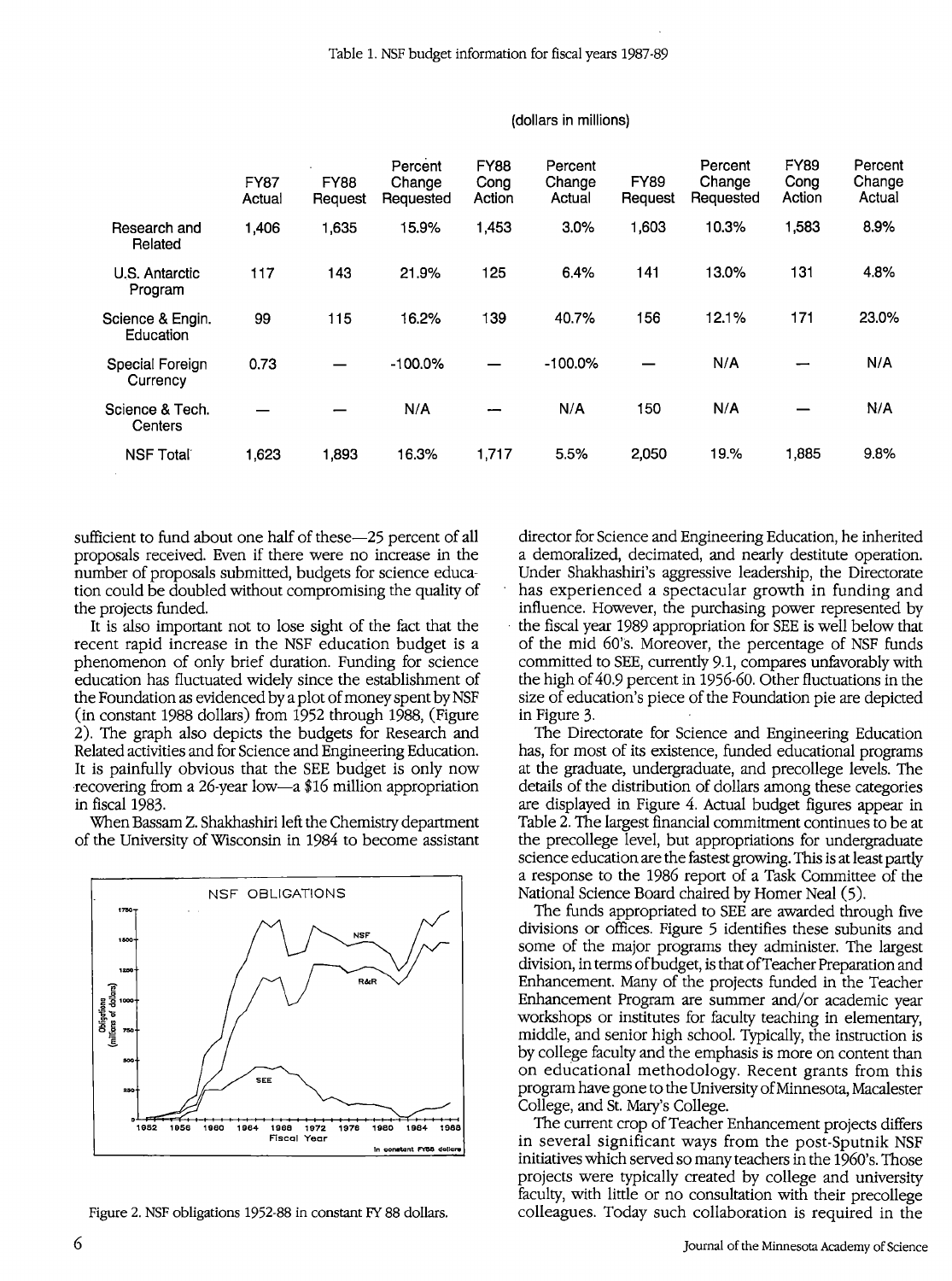

Figure 3. Obligations for Science and Engineering Education as Percent of Total NSF Budget.

Table 2. NSF-SEE Obligations by Level of Education - Fiscal Years 1987-89.

| <b>Education</b><br>Level               | FY 1987<br><b>Actuals</b> | FY 1988<br><b>Actuals</b> | FY 1989<br><b>Request</b> |  |
|-----------------------------------------|---------------------------|---------------------------|---------------------------|--|
|                                         |                           | (millions of dollars)     |                           |  |
| Precollege<br>(Percent<br>Change)       | \$ 62.2                   | \$<br>89.8<br>44.4%       | \$108.5<br>20.6%          |  |
| Undergraduate<br>(Percent<br>Change)    | 9.5                       | 19.0<br>100.0%            | 23.5<br>23.7%             |  |
| Graduate<br>(Percent<br>Change)         | 27.3                      | 30.4<br>11.4%             | 24.0<br>$-21.0\%$         |  |
| <b>Total SEE</b><br>(Percent<br>Change) | 99.0                      | \$ 139.2<br>40.6%         | \$156.0<br>12.1%          |  |



Figure 4. Directorate for Science and Engineering Education -Obligations by Level of Education.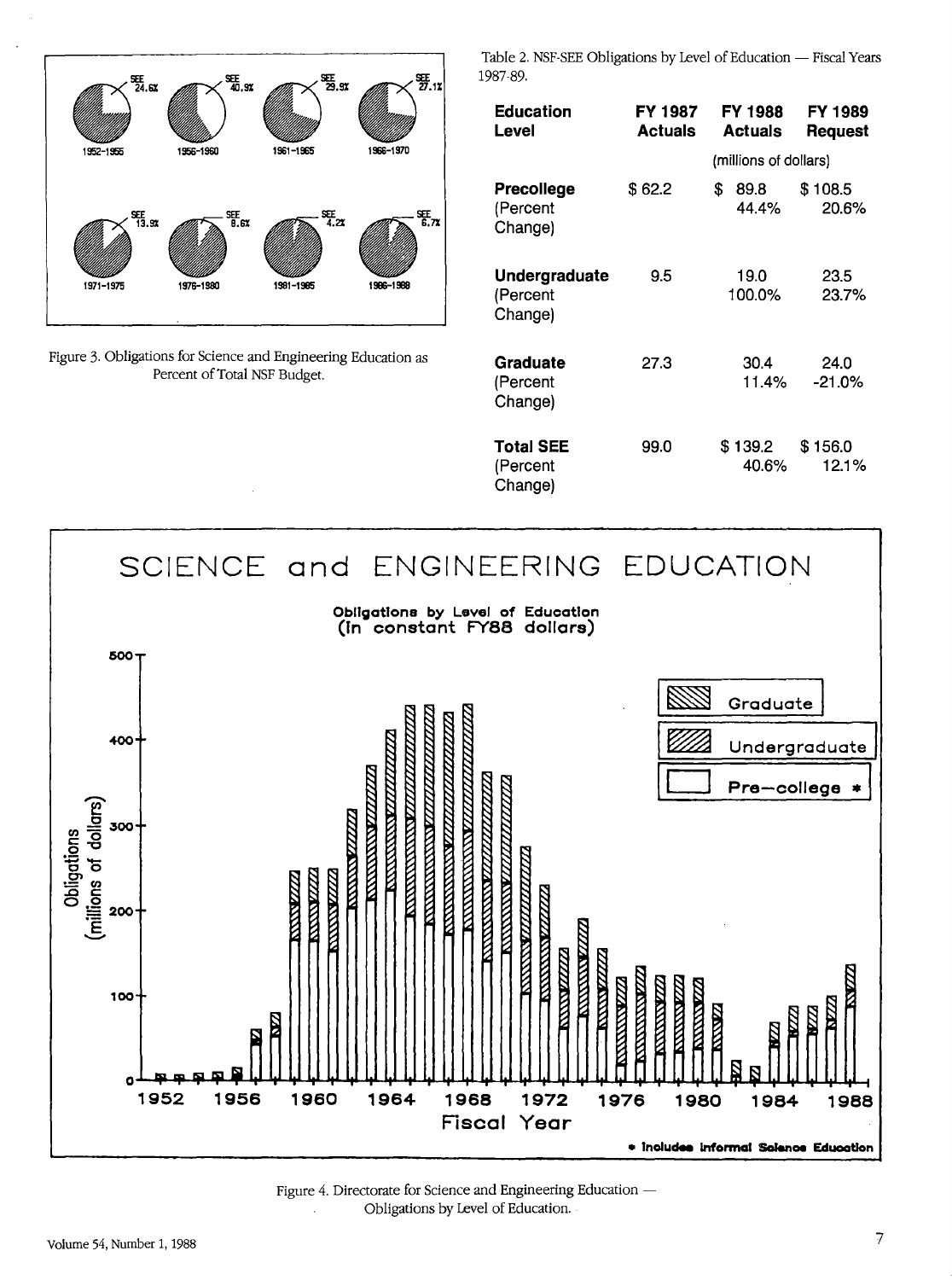planning phase and is very common in the implementation phase as well. *As* a result, the projects better serve the needs of the target teacher population.

Another important difference is the fact that follow-up, implementation, and dissemination activities are now expected. This reinforces the institute or workshop experience and makes it available to colleagues. In many cases, the participants become dissemination agents. The resulting catalytic effect greatly increases the number of teachers and students benefiting from the grant. For example, in fiscal 1987, about 6,000 teachers were direct participants in Teacher Enhancement programs. They, in tum, taught approximately 600,000 students and provided inservice instruction for 100,000 of their fellow teachers, each of whom teach an average of 100 students.

*As* the name implies, Teacher Preparation programs focus on the preservice education of teachers-an especially important undertaking because of the anticipated teacher shortage mentioned earlier. The Presidential Awards for Excellence in Science and Mathematics Teaching are particularly noteworthy because they annually recognize and reward the accomplishments of two outstanding teachers from each state. The 1987 Minnesota awardees were Steve Ethan, a physics teacher at Burnsville High School, and Edwin Andersen, a mathematics teacher at Southwest Secondary School in Minneapolis.

The Division of Materials Development Research and Informal Science Education funds the creation of instructional materials for precollege students. NSF has long been a patron and sponsor of innovative curricular materials. The 1960's marked the era of the Chemical Bond Approach, ChemStudy, the Physical Science Committee, and the Biological Sciences Curriculum Study. A modem project is a new high school chemistry curriculum called Chemistry in the Community (CHEMCOM). Unlike many of the post-Sputnik teaching materials, CHEMCOM uses a problemoriented mode to present the content and methodology of science. This approach, which also stresses the societal implications of chemistry, has proved especially interesting to students with limited initial motivation for the study of science.

This concern with the needs of students who may not contemplate careers in science or technology is another characteristic of SEE initiatives for the 80's. There is a recognition that the health of science and society demands a scientifically literate population. It is not sufficient to concentrate exclusively on cloning more scientists. Excellent science instruction is essential for all our children and all our